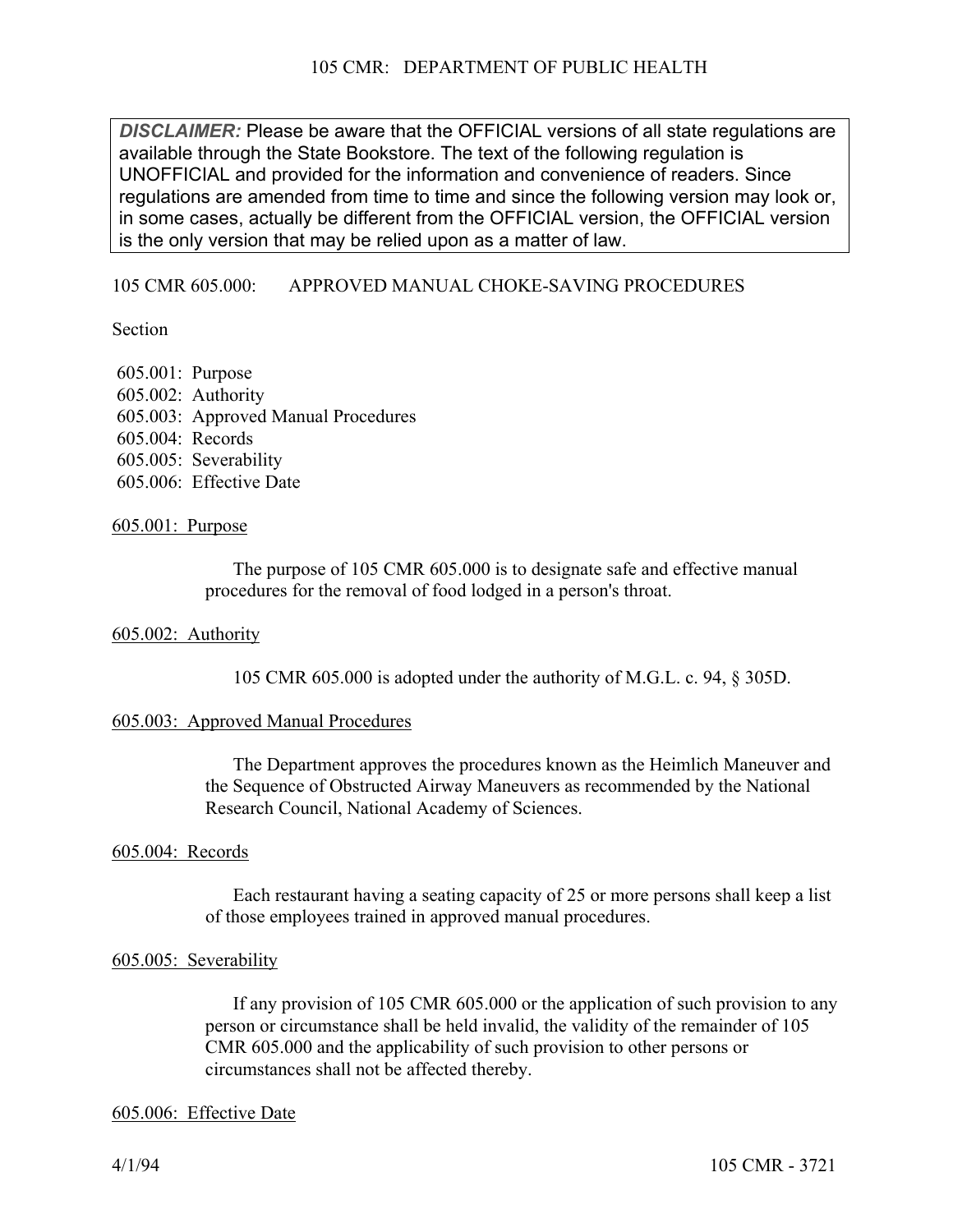## 105 CMR: DEPARTMENT OF PUBLIC HEALTH

105 CMR 605.000 shall be effective on July 1, 1980.

# REGULATORY AUTHORITY

105 CMR 605.000: M.G.L. c. 94, § 305D.